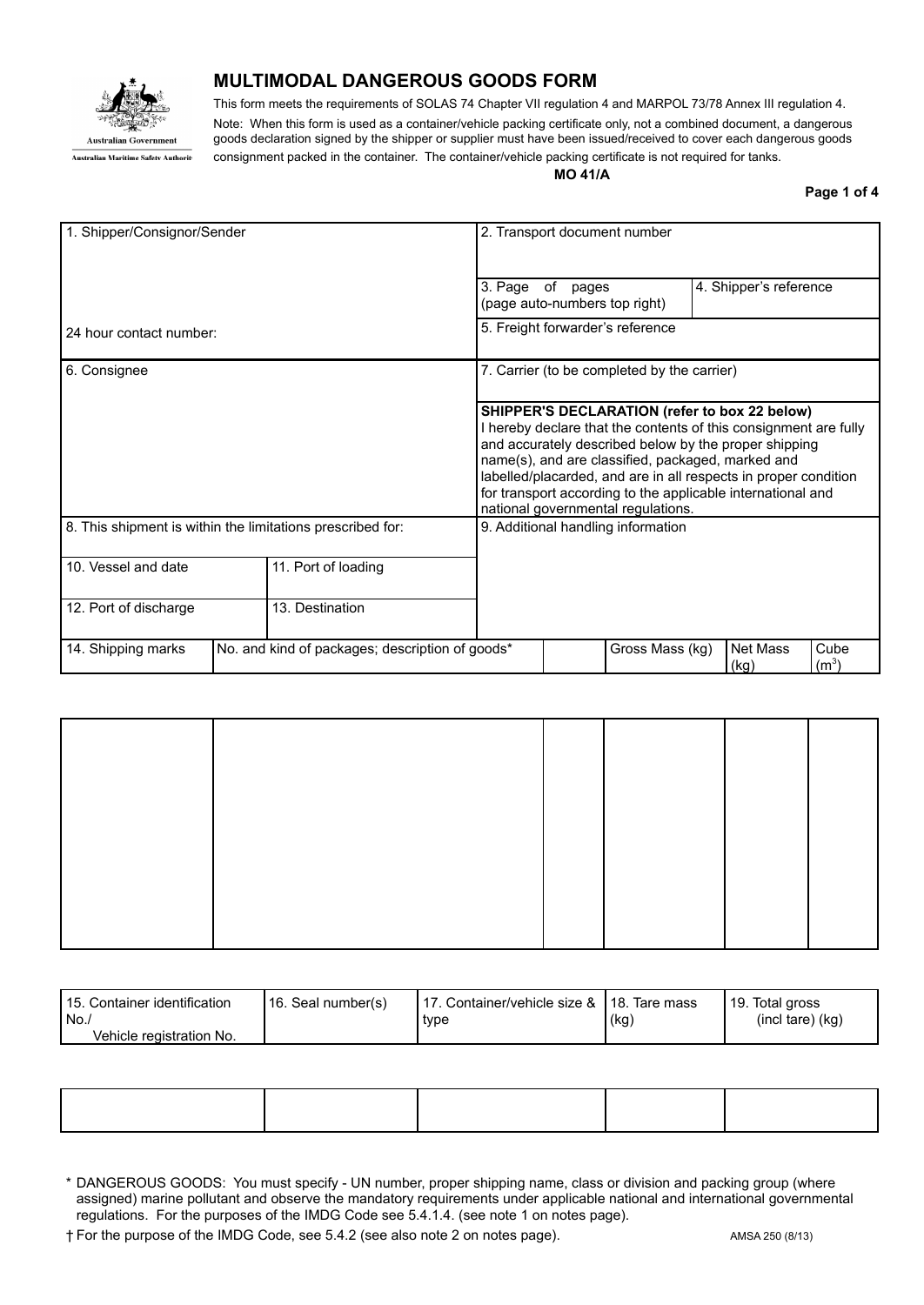## **MULTIMODAL DANGEROUS GOODS FORM**

| <b>CONTAINER/VEHICLE PACKING CERTIFICATE</b><br>I hereby declare that the goods described above have<br>been packed/loaded into the container/vehicle identified<br>above in accordance with the applicable provisions†<br>Must be completed and signed for all container/<br>vehicle loads by person responsible for<br>packing/loading. | 21. RECEIVING ORGANIZATION RECEIPT<br>Received the above number of packages/containers/trailers in apparent<br>good order and condition unless stated hereon.<br><b>Receiving organization remarks:</b> |                                                         |  |
|-------------------------------------------------------------------------------------------------------------------------------------------------------------------------------------------------------------------------------------------------------------------------------------------------------------------------------------------|---------------------------------------------------------------------------------------------------------------------------------------------------------------------------------------------------------|---------------------------------------------------------|--|
| 20. Name of company (see note 2 on notes page)                                                                                                                                                                                                                                                                                            | Haulier's name                                                                                                                                                                                          | 22. Name of company<br>(of shipper preparing this note) |  |
| Name/status of declarant                                                                                                                                                                                                                                                                                                                  | Vehicle reg no.                                                                                                                                                                                         | Name/status of declarant                                |  |
| Place and date                                                                                                                                                                                                                                                                                                                            | Signature and date                                                                                                                                                                                      | <b>Place and date</b>                                   |  |
| Signature of declarant                                                                                                                                                                                                                                                                                                                    | DRIVER'S SIGNATURE                                                                                                                                                                                      | <b>Signature of declarant</b>                           |  |

<sup>\*</sup> DANGEROUS GOODS: You must specify - proper shipping name, hazard class, UN No, packing group (where assigned) marine pollutant and observe the mandatory requirements under applicable national and international governmental regulations. For the purposes of the IMDG Code see 5.4.1.4. (see note 1 on notes page).

<sup>†</sup> For the purpose of the IMDG Code, see 5.4.2 (see also note 2 on notes page). AMSA 250 (12/09)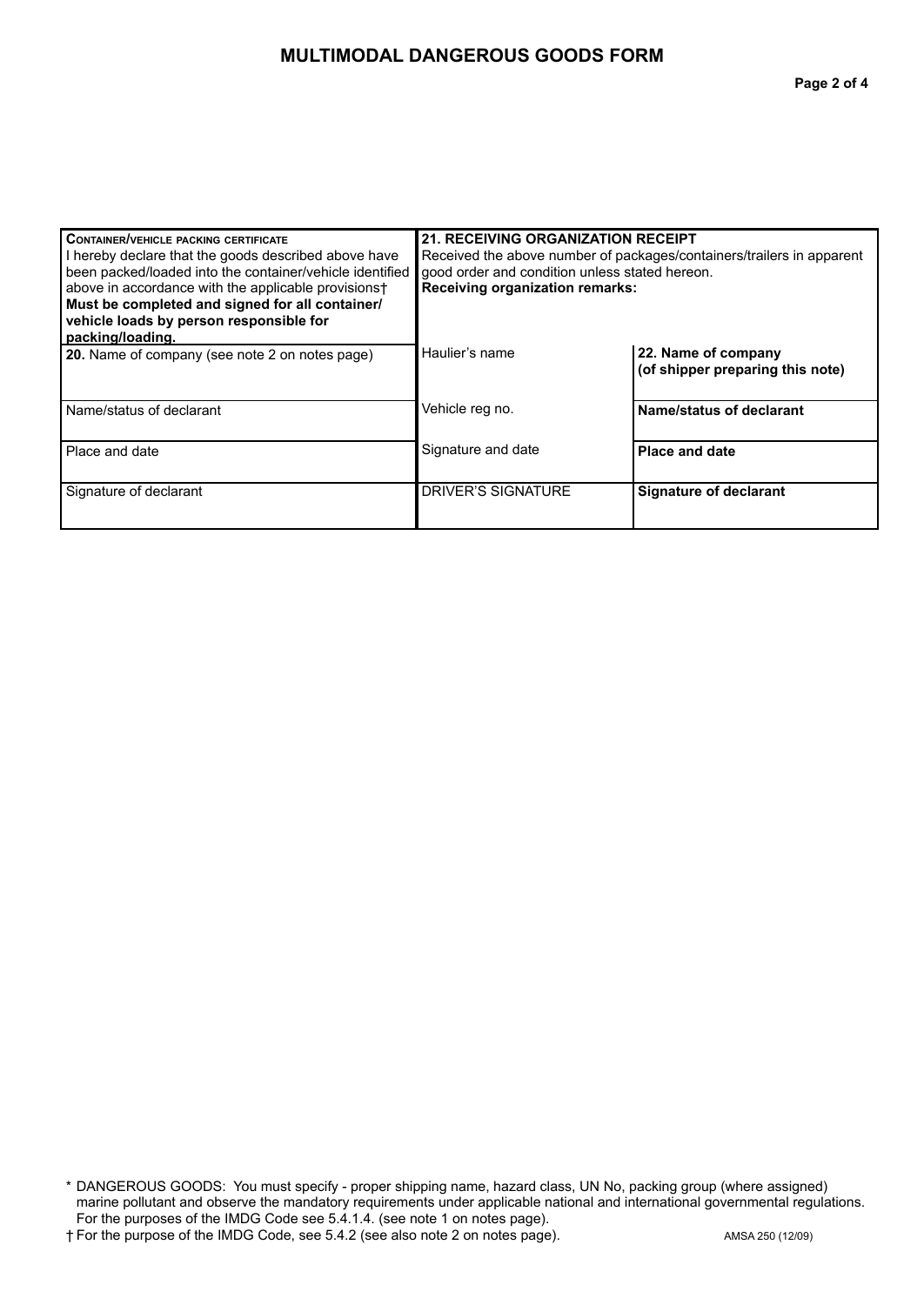### **DOCUMENTARY ASPECTS OF THE INTERNATIONAL TRANSPORT OF DANGEROUS GOODS**

#### **Note 1: Description of Dangerous Goods**

This information is provided as a guidance only, persons should refer to Chapter 5.4 of the Code for specific requirements. The basic items of information necessary, in addition to the number and kind of packages, and the total quantity (by volume or mass and, in the case of goods of Class 1, by the net explosive mass of the contents), in the description of each dangerous substance, material or article offered for shipment are:

- 1. The UN number shown for the goods in the IMDG Code preceded by the letters "UN".
- 2. The proper shipping name, including the technical name enclosed in parenthesis, as applicable.
- 3. The primary hazard class or, when assigned, the division of the goods, including the compatibility group letter for class 1.
- 4. Where assigned subsidiary hazard class or division number(s) shall be entered following the primary class hazard or division and shall be enclosed in parenthesis.
- 5. Where assigned, the packing group for the substance or article which may be preceded by "PG" (e.g. "PG II").

The words "Class" or "Division" may be included preceding the primary or subsidiary hazard class or division numbers. The five elements of the dangerous goods description shall be shown in the order listed above (i.e. 1, 2, 3, 4, and 5) with no information interspersed, except as provided in the Code. Unless permitted or required by the Code, additional information shall be placed after the dangerous goods description. See 5.4.1.4.2 of the Code.

The proper shipping name shall be supplemented as required by the Code (see 5.4.1.4.3 of the Code), this includes (as applicable):

- Technical names for "n.o.s" and other generic descriptions. Proper shipping names that are assigned special provision 274 shall be supplemented with their technical or chemical group names.
- The words "**EMPTY UNCLEANED**" or "**RESIDUE LAST CONTAINED**" before or after the proper shipping name for empty packagings, including portable containers or bulk packagings, which contain the residues of dangerous goods of classes other than Class 7.
- The word "**WASTE**" before the proper shipping name for waste dangerous goods (other than radioactive materials) being transported for disposal or processing for disposal, unless this is already a part of the Proper Shipping Name.
- If the Proper Shipping Name of a substance which is transported or offered for transport in a liquid state at a temperature equal to or exceeding 100 °C, or in a solid state at a temperature equal to or exceeding 240°C, does not convey the elevated temperature condition (for example, by using the term **"MOLTEN"** or **"ELEVATED TEMPERATURE"** as part of the Proper Shipping Name), the word **"HOT"** shall immediately precede the Proper Shipping Name.
- If the goods to be transported are marine pollutants the goods shall be identified as "**Marine Pollutant**". (see 3.1.2.8 of the Code) and for generic or not otherwise specified (N.O.S.) entries the Proper Shipping Name shall be supplemented with the recognised chemical name of the marine pollutant (see 3.1.2.9 of the Code). The term "**Marine Pollutant**" may be supplemented with the term "**Environmentally Hazardous**"
- If applicable, the minimum flashpoint if 60oC or below (in °C closed cup (c.c.)). For class 5.2 organic peroxides which are also flammable the flashpoint need not be declared. See 5.4.1.4.3.6 of the Code.

The dangerous goods description shall be supplemented as required by the Code (see 5.4.1.5 of the Code), this includes (as applicable):

– Except for empty and uncleaned packages, the total quantity of dangerous goods bearing a different Proper Shipping Name, UN Number or packing group. For class 1 dangerous goods the quantity shall be the net explosive mass. For dangerous goods transported in salvage packagings an estimate of the quantity of dangerous good shall be given. The number and kind (e.g. drum, box, etc.) of packages shall also be indicated. UN packaging codes may only be used to supplement the description of the kind of package (e.g., one box (4G)). Abbreviations may be used to specify the unit of measurement for the total quantity.

**Note:** The number, type and capacity of each inner packaging within the outer packaging of a combination packaging is not required to be indicated.

- Where dangerous goods are transported according to the exceptions for dangerous goods packed in limited quantities provided for in column 7a of the Dangerous Goods List and Chapter 3.4 of the Code , the words "**limited quantity**" or "**LTD QTY**" shall be included.
- Where dangerous goods are transported according to the exceptions for dangerous goods packed in excepted quantities provided for in column 7b of the Dangerous Goods List and chapter 3.5 of the Code, the words "**dangerous goods in excepted quantities**" shall be included.
- Where salvage packaging has been used, the words "**SALVAGE PACKAGING**" shall be included in the description of the goods.

For other additional information that may be required see 5.4.1.5 of the Code.

Examples of dangerous goods descriptions are provided at 5.4.1.4.4 of the Code.

Extra information is needed for certain goods of Class 1, 4.1, 5.2, 6.2, 7. See 5.4.1 of the Code.

In certain circumstances special certificates are required. See 5.4.4 of the Code.

Cargo transport units under fumigation (UN 3359) containing no other dangerous goods shall be transported in accordance with the special provisions in Chapter 5.5. of the Code. Transport documents associated with the carriage of such cargo transport units shall be completed in accordance with 5.5.3.7 of the Code and shall include:

.1 the UN number preceded by the letters "UN"; and

.2 the Proper Shipping Name followed by the words "AS COOLANT" or "AS CONDITIONER", as appropriate.

For example: UN 1845, CARBON DIOXIDE, SOLID, AS COOLANT.

#### **Note 2: Container/Vehicle Packing Certificate (not required for portable tanks)**

- The signature given overleaf in Box 20 must be that of the person controlling the container/vehicle operation, who certifies that:
- The container/vehicle was clean, dry and apparently fit to receive the goods.
- If the consignments include goods of Class 1, other than division 1.4, the container is structurally serviceable in accordance with 7.1.2. of the IMDG Code.
- No incompatible goods have been packed into the container/vehicle unless specially authorized by the Competent Authority.
- All packages have been externally inspected for damage and only sound packages have been loaded.
- Drums have been stowed in an upright position, unless otherwise authorized by the Competent Authority.
- All packages have been properly packed and secured in the container/vehicle.
- When materials are transported in bulk packagings the cargo has been evenly distributed in the container/vehicle.
- The packages and the container/vehicle have been properly marked, labelled and placarded. Any irrelevant mark, labels and placards have been removed.
- $-$  When solid Carbon Dioxide (CO<sup>2</sup> dry ice) is used for cooling purposes, the vehicle or freight container is externally marked with a warning mark at each access point where it can be easily seen by persons opening or entering the cargo transport unit, in accordance with 5.5.3.6 of the IMDG Code.